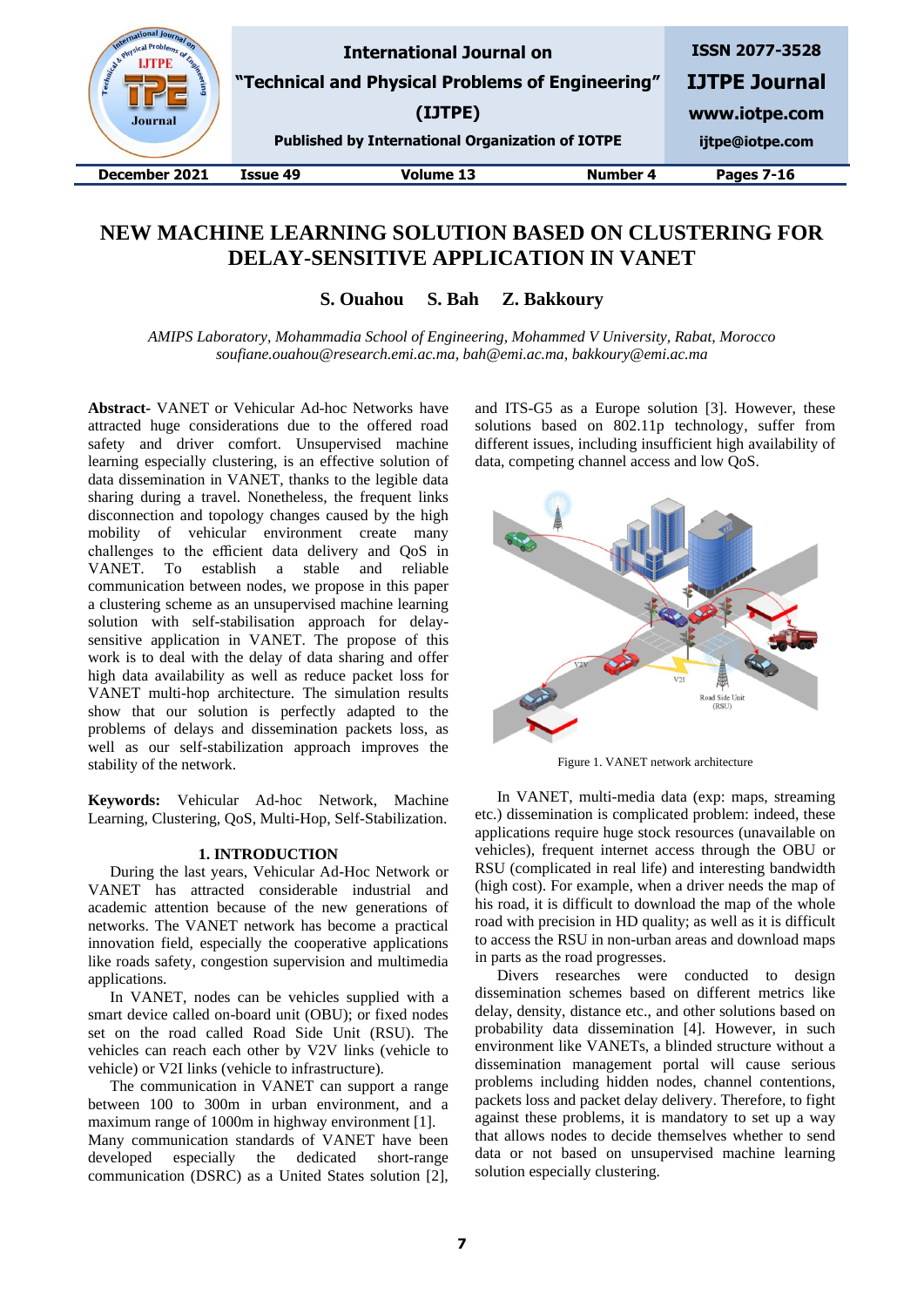Given that VANETs is an ad-hoc network, clustering is an auspicious solution for this kind of structures by creating hierarchy topology without need of physical infrastructures. Furthermore, clustering allows vehicles to reach each other in a sufficient time even in no covered areas. Meanwhile, each vehicle will perfectly exchange data by request, which will allow us to avoid floods, making a data aggregation and save power.

However, there are as yet many challenges to conceive dissemination schemes by clustering, specifically: the high mobility of vehicles, the distributed topology of VANET network, the cost of managing the life of a cluster and finally the management of emissions and listening times between neighboring vehicles.

Based on the challenges above, in this work, we introduce a new clustering scheme for multimedia applications in vehicular ad-hoc network with selfstabilization approach. The propose of this work is to deal with the unavailable data problem and limited internet access in non-urban areas by making a data sharing solution between vehicles and offer comfort for drivers. The solution consists on the one hand, to build a multihop proactive clustering architecture ready to share multimedia data like (maps, streaming, service stations, etc…) and choose carefully the cluster head based on a new metric designed to satisfy QoS constraints. Or else, we propose a self-stabilization to improve network stability.

# **1.1. Related Work**

Thanks to its high capability for enhancing road traffic efficiency and safety, several dissemination schemes have been developed of vehicular environment. the aim of scheme makes it possible to predict its design as well as its category. The remainder of this chapter, will present some solutions based on different metrics.

# **1.2. Delay Sensitive Schemes**

In order to deliver the message as soon as possible and deal with some network phenomena like storm, hidden nodes etc., many solutions of delay sensitive applications have been developed. These solutions are based on the need time of nodes to build the links to deliver data.

In [26], the authors propose a dynamic model based on the beacon delay for clustering architectures in VANETs. The idea of this work, is to elect cluster-head for one-hop cluster based on beacon daily. Then, the maintenance phase intervenes to build more stable clusters with a long life time.

In [5] the solution based on intersections vehicles by making them to transmit the message quickly according to a calculated priority. To improve the data forward, vehicles deploy two kinds of forwarding mechanisms, which allows to have a better packet arrival ratio and fewer redundant retransmissions. The mechanism deployed for the priority calculation is not treated in this paper.

In [27], the authors propose a multi-hop solution to disseminate the messages. The vehicle with the best (shortest) daily to exchange parquets with his neighbors is elected as CH. During the maintenance phase, the gateways are chosen based on the number of hops between the source and the destination and le clusterhead fitness.

In [6], the authors propose a backbone for each vehicle supervised by one timer. Each node decide which data to forward just base on the message head, its state and local information. As each node has its own timer, it can cause the total stopping of the dissemination if the management of the timers is not well managed in the concise protocol.

# **1.3. QoS Schemes**

Quality of Service (QoS) is defined by the set of constraints to be satisfied by the network to transport data from a source to a destination.

Thus, it represents the overall performance of a network. The objective of QoS is to achieve better communication behavior, so that the content of the communication is correctly routed and the network resources are optimally utilized.

Dua, et al. [7] propose a new mechanism to keep a good QoS for data dissemination by selecting different vehicles in the network. The intelligent forwarding scheme uses different weights assigned to path. Therefore, different algorithms are designed in this scheme, depending on the specifications of the environment for route construction and maintenance.

In [8], Wahab et al. propose a new clustering algorithm by balancing between QoS requirements and high-speed mobility constraints. The end of this scheme is to build up stable clusters and conserve a good stability during data dissemination and links disconnection while satisfying a good QoS.

# **1.4. Probability Schemes**

In order to reduce information redundancy, N. Wisitpongphan and al propose [9] a probability-based scheme that allows receivers nodes to rebroadcast packets with a given probability. The solution is based on broadcast suppression timer (slotted p-persistence, weighted p-persistence and slotted 1-persistence schemes) and probabilistic three. The results prove that schemes can reduce contention and reaching up to 70 percent of packet loss mitigation or then keep a satisfying end-to-end delay.

In [10], each node may directly rebroadcast each data packet that it receives. However, this unnecessary rebroadcasting of the same data leads to redundant retransmissions, which causes unneeded occupation of the transmission channel.

There is a new version of this scheme [11], in which the author extends the idea of probabilistic-based broadcast scheme. In this solution, the probability of rebroadcasting is determined based on environmental specifications of inter-vehicle exchanges, which effectively reduces the number of redundant retransmissions.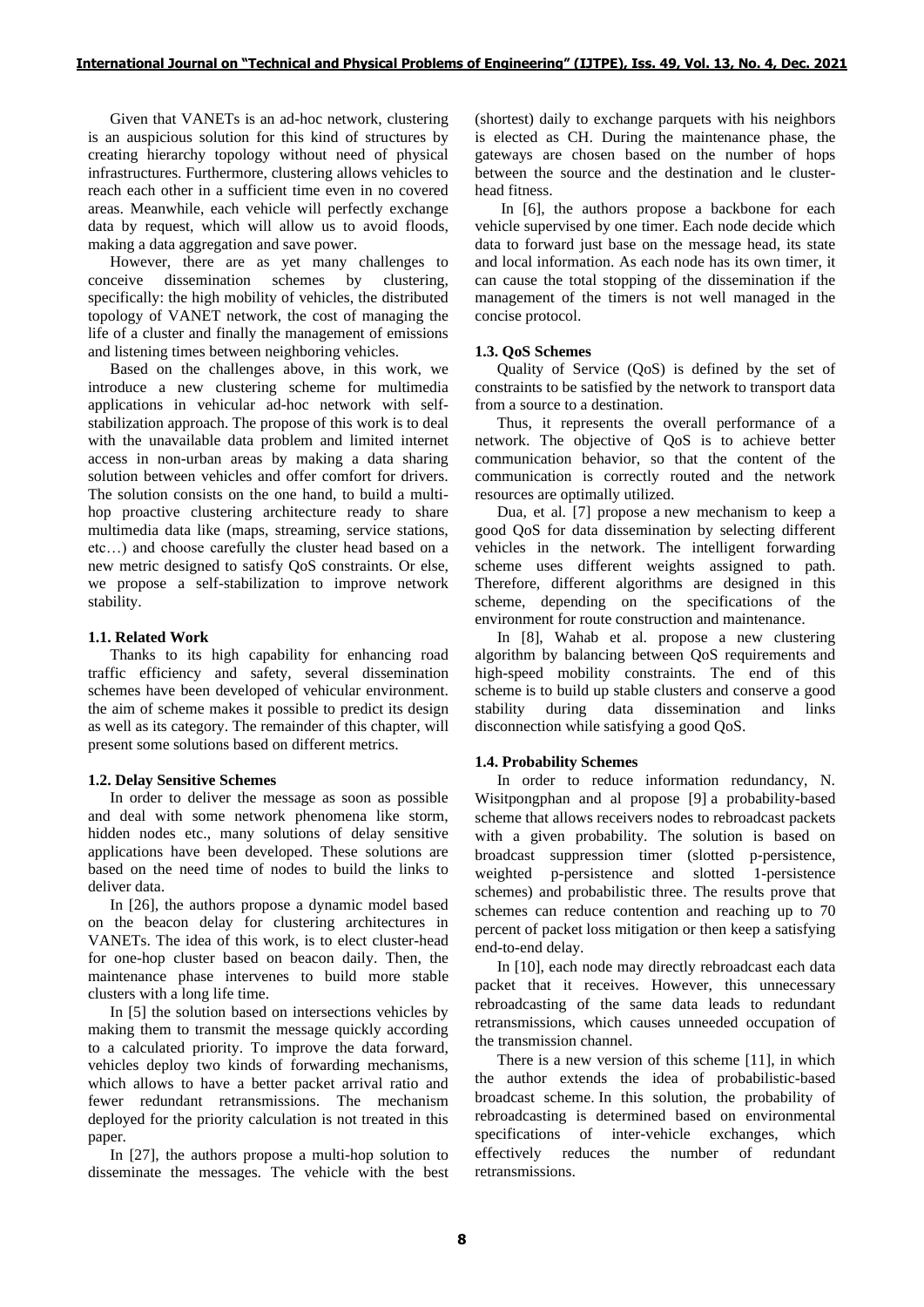In [12], the authors propose a new packet transmission solution based on probabilistic diffusion to get good reliability and low collision. The proposed scheme is designed for distributed architectures on VANET where each node receiving a data packet rebroadcast it according to a calculated probability. Based on this probability that combines all of these factors, each vehicle can assess whether there is another vehicle that should receive this message and that it will receive the message if retransmitted.

In [30], authors propose a theory game approach. Using parameters like energy, distance between vehicles and the base station; each sensor calculates its probability of being a cluster head.

### **1.5. Push-Based Schemes**

For local and public interest data, push data dissemination for some way is the best way to support them. In [13], the authors present an efficient push-based dissemination protocol for vehicular networks.

To address broadcast communication challenges for various network densities, the protocol employs an optimized broadcast solution that avoids the broadcast storm phenomenon in high density networks and it efficiently deals with frequent disconnected networks.

However, this protocol is not based on power control scheme to greatly reduce the network over-load in the dense environment. Liu and al propose in [14] a novel scheme, called RPB-MD. The aim of the model is to effectively define the intended recipients in order to guarantee reliable and efficient delivery of messages to vehicles in the targeted area. In order to ensure high packet delivery rate and short delivery time, the solution introduces Directional greedy broadcast routing (DGBR).

### **1.6. Pull-Based Schemes**

In VANEs, there are often private applications that target a particular type of data. However, Pull-based packets dissemination is sufficient for this type of data where nodes can directly reach needed data.

[15] Proposes a pull-based solution of data dissemination in VANETs. The model broadcasts the information as response message after receiving all requests from the vehicle. Due to the relatively high waiting time, which is the average time required to send all response messages to vehicles, the proposed scheme is evaluated in terms of service availability and loss of messages. Unfortunately, this scheme will increase the computation overhead costs.

For fast dissemination of safety message within the critical area, [16] propose an efficient multi-hop broadcast scheme called VMP. The solution designates multiple trusted senders by transfer delay orders and a cooperative transfer mechanism. When the privileged sender fails to transmit the alert message, the next one takes over.

#### **1.7. Cluster-Based Schemes**

For overly dynamic networks like VANETS, clustering is an effective approach to improve scalability of networking protocols, so most of the solutions offered are self-organized to create dynamic clusters.

In [17], Zhang and al, propose for multiple target regions a Geocast parquets dissemination scheme, based on two main methods including a smart geocasting initialization and maintenance. The first one includes a path sharing and path splitting scheme in order to deliver to multiple regions the abnormal traffic information quickly and efficiently. In order to reduce the network maintenance cost and reduce the message redundancy, the second procedure divides the network into small areas in each region, the broadcast is repeated to newly arrived vehicles. The proposed scheme may reduce double reception of data, while trying to avoid missing important data.

In [18], Singh et al propose a clustering algorithm based on a hybrid backbone for VANETs. For the clusters construction and cluster heads selection, the model is based on the number of links and the mobility of the vehicles. Then, the vehicles form a leadership that will elect cluster head. The cluster-head is too responsible for reorganization based on aggregate relative velocities of vehicles in the direction.

Jin and al propose a clustering algorithm that guarantees efficient clustering in [19]. The main idea of this model is similar to our solution, given that each vehicle calculates its weight based on a set of metrics. The vehicle with the smallest weight is elected as cluster head. The model uses an efficient mechanism that shows how the emergency messages are routed in clustering structure.

In [31], authors propose an algorithm to reduce clustering error based on MRI image segmentation.

### **2. SYSTEM ASSUMPTIONS**

In this part of the paper, we will present the assumptions of our solution and then present our system model. The main Vocabulary and Definitions of this paper are listed in Table 1.

Each node can know at any time its geographical position by GPS, its speed and exchange them by periodic messages (BEACON message).

Each vehicle in the network can send and receive information with its neighbors, including speed, position and our metric Fitness by periodically broadcasting beacons.

Vehicles can exchange data without direction constraint. Max hops number of cluster is five hops  $\approx$ 1000m, distance that is considered sufficient to receive the data and make the correct decision.

Table 1. Vocabulary and Definitions

| Notation  | Description                                         |  |  |
|-----------|-----------------------------------------------------|--|--|
| c v       | Current vehicle executing the algorithm             |  |  |
| STATE(cv) | The state of cv: Free, Cluster Member, Gateway, and |  |  |
|           | <b>Cluster Head</b>                                 |  |  |
| CS(cv)    | The current speed of vehicle $cv$                   |  |  |
| P(cv)     | The position of vehicle $cv$                        |  |  |
| CT(cv)    | Current time on the vehicle $cv$                    |  |  |
| NS(cv)    | able of the speed of neighboring vehicles of $cv$   |  |  |
|           | Each element of NS set has the following form: (id; |  |  |
|           | speed; delay)                                       |  |  |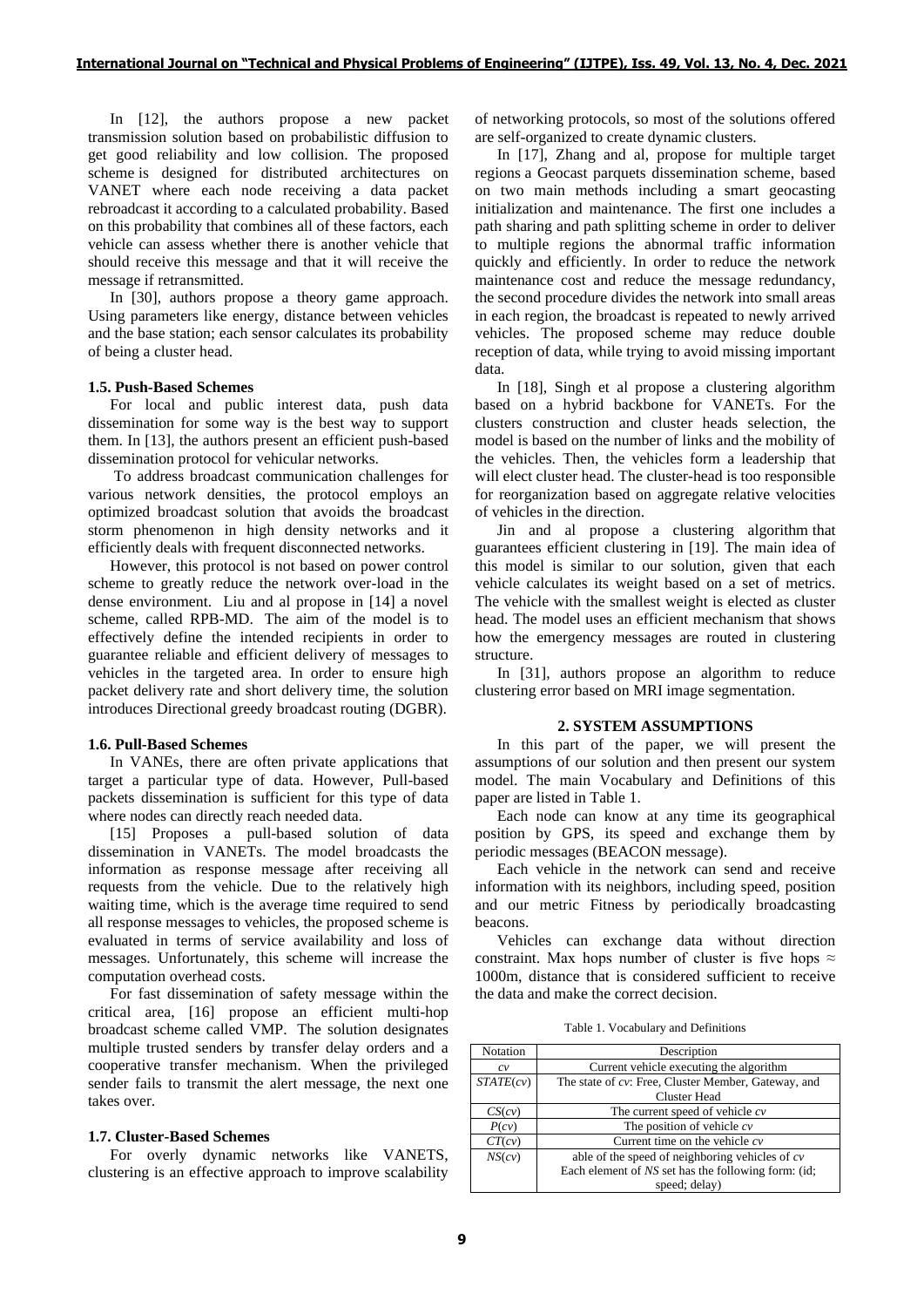| F(cv)             | The Fitness metric of the vehicle $cv$                     |  |  |
|-------------------|------------------------------------------------------------|--|--|
| BF(cv)            | The best fitness that $cv$ has computed BF has the         |  |  |
|                   | following form: (fitness; distance; id)                    |  |  |
| CH(cv)            | Cluster Head of $cv$ , CH has the following form:          |  |  |
|                   | (distance; fitness; IDCH; IDGT)                            |  |  |
| GT(cv)            | selected gateway to reach the cluster Head of $cv$         |  |  |
| ChP(cv)           | Table of received proposals from clusters in               |  |  |
|                   | surroundings Each element of CP set is a CH: (distance;    |  |  |
|                   | fitness; IDCH; IDGT)                                       |  |  |
| <i>ClusterMes</i> | message having the form: $(ID(cv); CS(cv); F(cv); BF(cv);$ |  |  |
|                   | CH(cv)                                                     |  |  |
| Child(cv)         | Children IDs set of vehicle $cv$                           |  |  |

### **2.1. Solution Aim**

The goal of our solution is to build a proactive and stable architecture as best as possible for application requiring reliability and high data availability with certain constraints relating to the dissemination time, which must be short to allow drivers to react at the right time. Different kind of these applications are:

**-** *Comfort Applications:* In this type of applications, drivers can get data from vehicles and transport center that may help driver during the travel. Such application type: weather updates, road services and leisure places, tourist monuments, accessible parking area at a stopping place, global assistance handover, road congestion and city information, road navigation.

- *Efficiency Applications:* This family of applications needs a high data availability in order to offer the information as fast as possible and allow the driver to make a good choice at the right time. Such application type: Carrefour and intersections management application (traffic light controller) and road congestion management. - *Interactive Entertainment:* This kind of applications aim to deliver multimedia and entertainment data for drivers and passengers. The major constraints of this type of application are connectivity and availability. The communication portal can be a V2V or V2I communication. Such application type: Internet access, social games, road chatting, music downloads, file sharing, E-commerce, house control, etc.

All the applications cited above need a good reliability and high data availability with certain constraints relating to the dissemination time, which must be short to allow the drivers to react at the right time.

#### **2.2. Fitness Description**

In order to exchange messages in a short time with a successful reception and based on the constraints above, we design one new metric named Fitness to measure the link performance and speed between vehicles to elect appropriate cluster Head:

$$
F(cv) = \left[ CS(cv) - \frac{\sum_{cm \in NS(cv)} cm, speed}{|NS(cv)|} \right].
$$
\n
$$
\left[ \frac{\sum_{cm \in NS(cv)} cm, delay}{|NS(cv)|} \right].
$$
\n(1)

The performance parameters taken into account are: the transmission delay and the transmission efficiency of the messages. The performance parameters which represent are speed as well as the number of direct neighbors (vehicles in coverage area). The speed is introduced as the vehicle with a speed close to the average speed of its neighbors has more chances to become a cluster head; in other words, if most of the neighboring vehicles are slow the elected cluster head should be slow too.

The second parameter for stability is the number of direct neighbors, which means that the vehicle with many neighbors has more chances to become a cluster head. The end for choosing such parameter is to avoid frequent disconnections caused by getaways leaving the cluster.

$$
CS(cv) - \frac{\sum_{cm \in NS(cv)} cm, speed}{|NS(cv)|}
$$
 (2)

To make suitable clusters, this value means that the vehicle with a speed close to the average speed of the neighbors deserves to be the cluster head.

$$
\frac{\sum_{cm \in NS(cv)} cm. delay}{|NS(cv)|}
$$
 (3)

In order to construct enough fast and efficient links with cluster head, this value is the average waiting time between the emission of a beacon and the reception of all the neighbor's beacons. Having a good beacon delay means that we have an efficient links, short distance with neighbors and enough calculation resource.



Figure 1. Proposed BDC flow chart protocol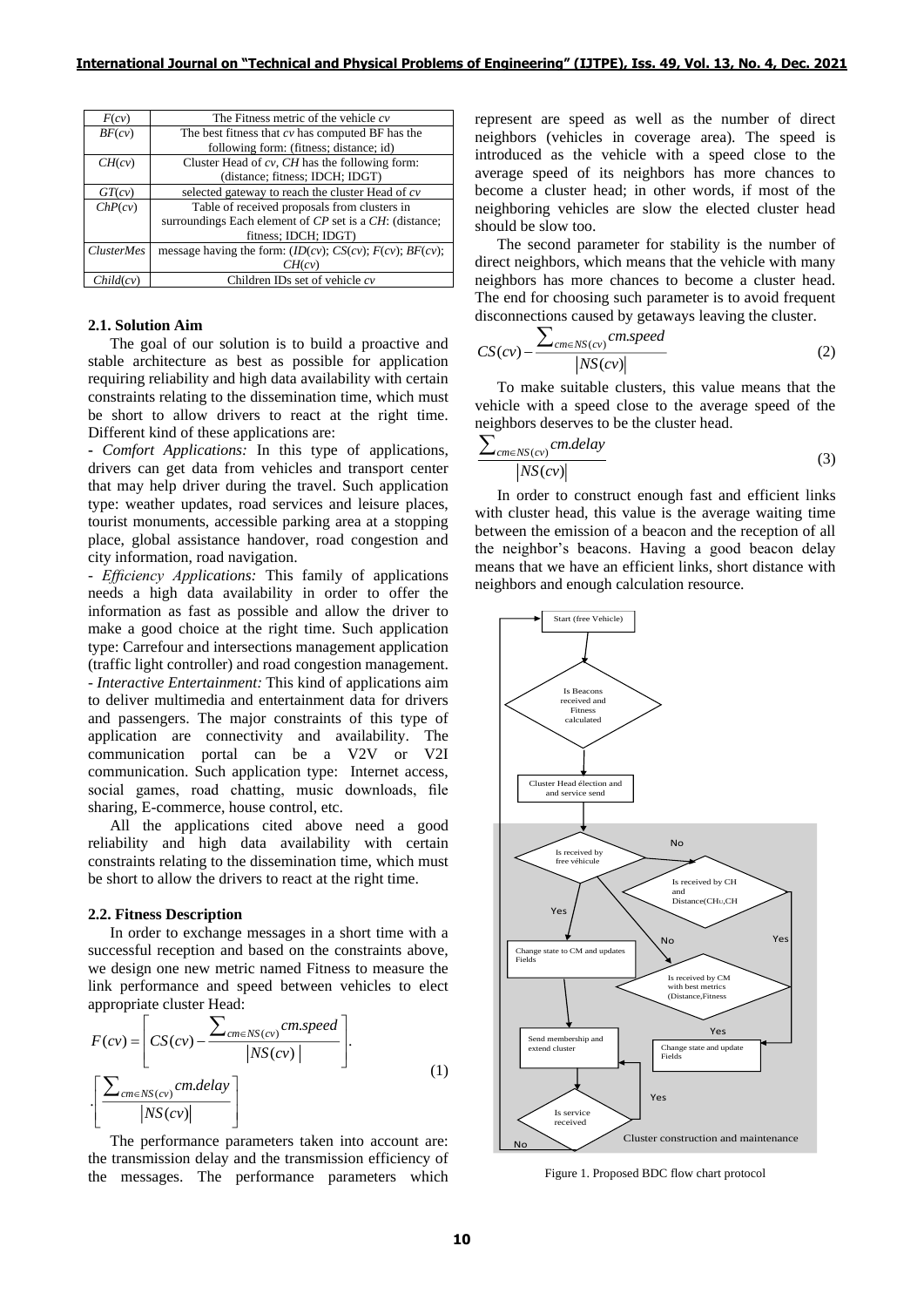# **2.3. Fitness Calculation and Cluster Head Election**

In the Initial state of the network, all the vehicles are free. As the solution is a proactive algorithm, once they start communicating with each other by sending and receiving beacons; each vehicle computes its own fitness *F* and broadcast it with the neighbors in one-hop. If the received fitness is less than the stored best fitness BF, then the vehicle updates the stored best fitness BF and it rebroadcast it. Once all neighbor's fitness is received; if the bestfitnessis current vehicle fitness, the last elect itself as a cluster head. Otherwise, it becomes cluster member.

# **2.4. Description of Round Clusters Formation and Maintenance**

Once the cluster head is elected, the construction phase begins. In the first step, the service is proposed by the cluster head itself to direct neighbors in the reach. Once the links are established with the cluster members in the coverage, these are responsible for the cluster extension by offering the cluster service of free vehicles in their coverage including: cluster head ID, cluster head fitness as well as the number of hops between it and the cluster head called distance. If the sender it's a clusterhead, the receiver (free vehicle) updates its cluster head ID and its fitness, then it starts to propose the service for other free vehicles in the reach of cluster.

If the sender it's a cluster member, the receiver updates its cluster head ID, fitness and the gateway ID. In some cases, a free vehicle may receive several offers at the same time: in this case, the free vehicle chooses the cluster with small distance (fewer hops) to achieve the cluster head. If there are more than one service proposals with the same distance (same number of hops), the vehicle chooses the cluster head with the best fitness (BF). If there are several offers with the same best fitness, the vehicle chooses the cluster head with the smallest ID. If two cluster heads are in the same coverage directly, the cluster head with the biggest fitness change its state to a cluster member and it becomes a gateway to all its cluster members. It's possible that a gateway loses the link with a cluster but still having the links with cluster members (current gateway children's). In this case, to ensure the data transfer without wasting time to elect and forming new cluster, the gateway at the head of our tree becomes the cluster head of the cluster, and we leave the optimization to the maintenance phase.



Figure 2. Example of solution case study

### *Algorithm 1: State Definition and Cluster Formation; Algorithm on cv*

*1: Initialisation*  $STAT E(cv) \leftarrow Free$ ;  $N S(cv) \leftarrow \emptyset$ ;  $ChP(cv) \leftarrow \emptyset$ ;  $C$  *hild*(*cv*)  $\leftarrow \emptyset$ ; *2: Round of Fitness calculation(Round 1+i) with 1 < i < X + 1 X is the number of repeated rounds as long as*  $|N S(cv)| = \emptyset$ ; *3: Broadcast in its neighboring clusterMes(I Dcv,C Scv , -, -, -); 4:*  $t0$  ← *C T* (*cv*)*: 5: On receive clusterMes(I Du , C Su , -, -, -) : Add (idu, C Su, C T (cv) − t0) to N S(cv);* 6: *if*  $|N S(cv)| = \emptyset$  *then* 7:  $F(cv) \leftarrow \perp$ *8: else 9:*  $(cv) = \left[ CS(cv) - \frac{\sum_{cm \in NS(cv)} cm. speed}{|NS(cv)|} \right].$  $\left[ \frac{\sum_{cm \in NS(cv)} cm. delay}{|NS(cv)|} \right]$ .  $F(cv) = \left[ CS(cv) - \frac{\sum_{cm \in NS(cv)} cm. speed}{|NS(cv)|} \right].$ <br> $\left[ \sum_{cm \in NS(cv)} cm. delay \right]$  $=\left[CS(cv)-\frac{\sum_{cm \in NS(cv)} cm, speed}{\left|NS(cv)\right|}\right].$  $\left[ CS(cv) - \frac{\sum_{cm \in NS(cv)} \text{ complex}}{|NS(cv)|} \right].$  $\left[\frac{\sum_{cm \in NS(cv)} cm. delay}{|MC|} \right]$  $\left\lfloor \frac{\angle_{cm \in NS(cv)}^{\angle}}{|NS(cv)|} \right\rfloor$  $\sum$  $\sum$ *10:*  $BF (cv) \leftarrow (F (cv), 0, 1Dcv);$ *11: end if Round of Best fitness spread and state calculation (Round X+1) with X + 1 < i < Y + 1 Y is the number of repeated round as long as t < broadcastI nterval 12: Broadcast in its neighboring clusterMes(I Dcv ,C*   $Scv$ ,  $F (cv)$ ,  $BF (cv)$ ,  $\perp$ *)*; *13: On receive clusterMes(I Du , C Su , BFu , -, -): 14: BF*  $(cv)$  ←  $(F$   $(cv)$ , 0, *I Dcv*  $)$ ; *15: if BF (u) < BF (cv) then 16: BF (cv)*  $\leftarrow$  *(BF (u).f itness, BF (u).distance + 1, BF (u).id); 17: if BF (u).id = I Du then*  $18:$   $GT(cv) \leftarrow IDu$ : *19: else* 20:  $GT(cv) \leftarrow \perp$ ; *21: end if 22: end if /\*\*\*\*\*\*When i = Y+1\*\*\*\*\*\*/ 23: if BF (cv) < (F (cv), 0, I Dcv ) then*  $24:$  *C H (cv)*  $\leftarrow$  *(BFcv .distance, BFcv .f itness, BFcv .id, GT (cv); 25: ST AT E(cv) = C lusterM ember; 26: else 27: CH* (*cv*) ← (0, *I Dcv*, *F* (*cv*), *⊥*);

- *28: ST AT E(cv) = C lusterH ead;*
- *29: end if*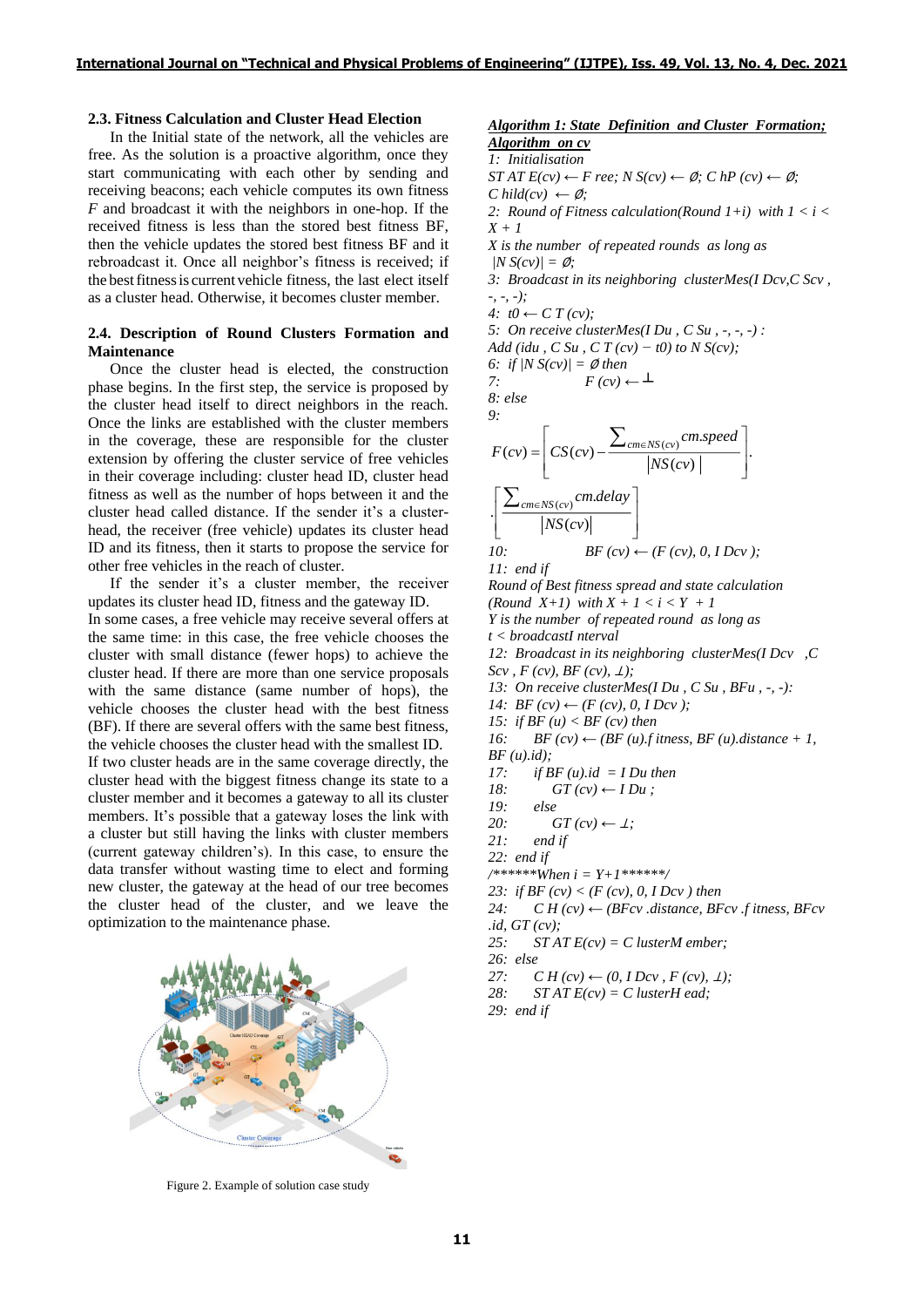*Algorithm 2: Cluster Formation and Maintenance*

*(Round W+1) with Y + 1 < i < W + 1 W is the number of repeated rounds as long as t < broadcastI nterval 2: Broadcast in its neighboring clusterMes(I Dcv ,C Scv , F (cv), BF (cv), C H (cv)); 3: On receive clusterMes(I Du , -, -, -, C Hu ): 4: if (C Hcv .I DC H = C Hu .I DC H ) then 5: if (C Hu .I DGT = I DC V ) then 6: Add ( I du ) to Child(cv); 7: ST AT E(cv) ← Gateway; 8: else 9: Add ( I du ) to Child(cv); 10: end if 11: else 12: Add (I Du ,-, -, -, C H (u)) to C hP (cv); 13: end if 14: Cluster Head selection phase 15: if*  $(C hP = \emptyset)$  then *16: if*  $\{ (CH (cv) > Min \} CHu \} CHu \in ChP \}$ *(cv)}* <sup>∨</sup> *(C H (cv).I DC H* ∈*/ {C Hu .id|C Hu* <sup>∈</sup> *C hP (cv)})} with*  $u = M$  *inC hP* (*cv*) *then 17: if (C Hu .I DC H = I Du ) then 18:*  $CH\left( cv\right) \leftarrow (CHu \cdot distance + 1, CHu \cdot$ *f itness, C Hu .id, I Du ); 19: else if (C Hu .I DC H = I Du ) then* 20:  $CH\left( cv\right) \leftarrow (CHu \cdot distance + 1, CHu \cdot f)$ *itness, C Hu .id, ⊥)*; *21: end if* 22: else if  $\int (STAT E(cv) = C$  *lusterH ead*)  $\Lambda$  *(C Hu .distance* = 0)  $\land$  *(C Hcv .f itness > C Hu .f itness)} then* 23:  $STAT E(cv) \leftarrow C$  *lusterM ember;*<br>24:  $CH(cv) \leftarrow (CHu$ . distance + 1.  $CH (cv) \leftarrow (CHu$  *distance* + 1, C Hu *f itness, C Hu .id, I Du ); 25: end if* 26: else if  $(C \text{ hidden}) = \emptyset$  then *27:*  $CH (cv) ← (0, IDcv, F (cv), ∐);$ *28: ST AT E(cv) = C lusterH ead 29: else 30: ST AT E(cv)* ← *f ree; N S(cv)* ←  $\emptyset$ *; t0* ← *C T*  $(cv):$  *C hP* ← Ø;

Figure 3. Our solution algorithm 1-hop neighborhood CH GT ) (GT ) ( $CM$ 

### **3.1. Assumptions** We are assuming:

• Nodes are working in synchronous communication rounds.

**3. THEORETICAL ANALYSIS**

• Messages of all vehicles are received at the same time *t* and processed together.

• In each round, each vehicle can successfully send one message to all its neighbors.

• Any necessary computation can be completed before the next round.

### **3.2. Communication Complexity**

The cluster-message communication complexity is:

- $\bullet$   $O(|E|)$
- *E* is set of communication edges in the network

 $\bullet$   $|E|$  is the number of communication edges

As each node sends the message to each other nodes exactly once:

• The actual number of messages is 2|*E*|.

# **4. PERFORMANCE EVALUATION**

In this section, we evaluate our solution on Omnet simulator [20], VEINS (vehicles in network simulation) framework [21] and Sumo [22] as a road traffic mobility regenerator and emulator. We also implement the Obstacle Shadowing model proposed by veins framework to have a real scenario measure from the real world [23, 24]. Our simulation results are compared with the two schemes:

• Weighted p-persistence [25]; whose authors propose a distance-based probabilistic diffusion approach as a parameter to determine the rebroadcast probability of vehicles; the limit of this solution, often the furthest nodes still have the greatest probability of transmitting messages.

• Slotted 1-persistence [25]; in this solution, the authors assign vehicles at different time timeslot on their distances from the sender, so that the more distant vehicles receive the shortest delay before the replay.

we use this benchmark to compare our solution, as it is currently the best delay-based delivery method in terms of data delivery, broadcast overhead and delivery delay.

In the rest of this section, we describe our simulation scenario. Then, we define our performance metrics before analyzing our simulation results.

| Parameters                | Values                |
|---------------------------|-----------------------|
| Band with                 | <b>10 MHz</b>         |
| Vehicle density           | 20-100 /KM            |
| Vehicle speed             | $<$ 80 km/hr          |
| <b>Transmission Range</b> | $\sim$ 330 m          |
| <b>Simulation Runs</b>    | 10                    |
| <b>Simulation Time</b>    | 800 s                 |
| PHY Model                 | Nakagami-m            |
| Mac Model                 | <b>IEEE 802.11DCF</b> |
| <b>Broadcast Interval</b> | $0.05$ s              |
| CBR packet                | 512 Bytes             |
| <b>Oueue</b> Length       | 50 packets            |

Table 2. Simulation Parameters

Figure 4. The tree architecture of the cluster

CM

 $CM$  ) (GT) (CM

GT ) ( CM

4-hop neighborhood

3-hop neighborhood

2-hop neighborhood

*C hild(cv) ←* ∅*;*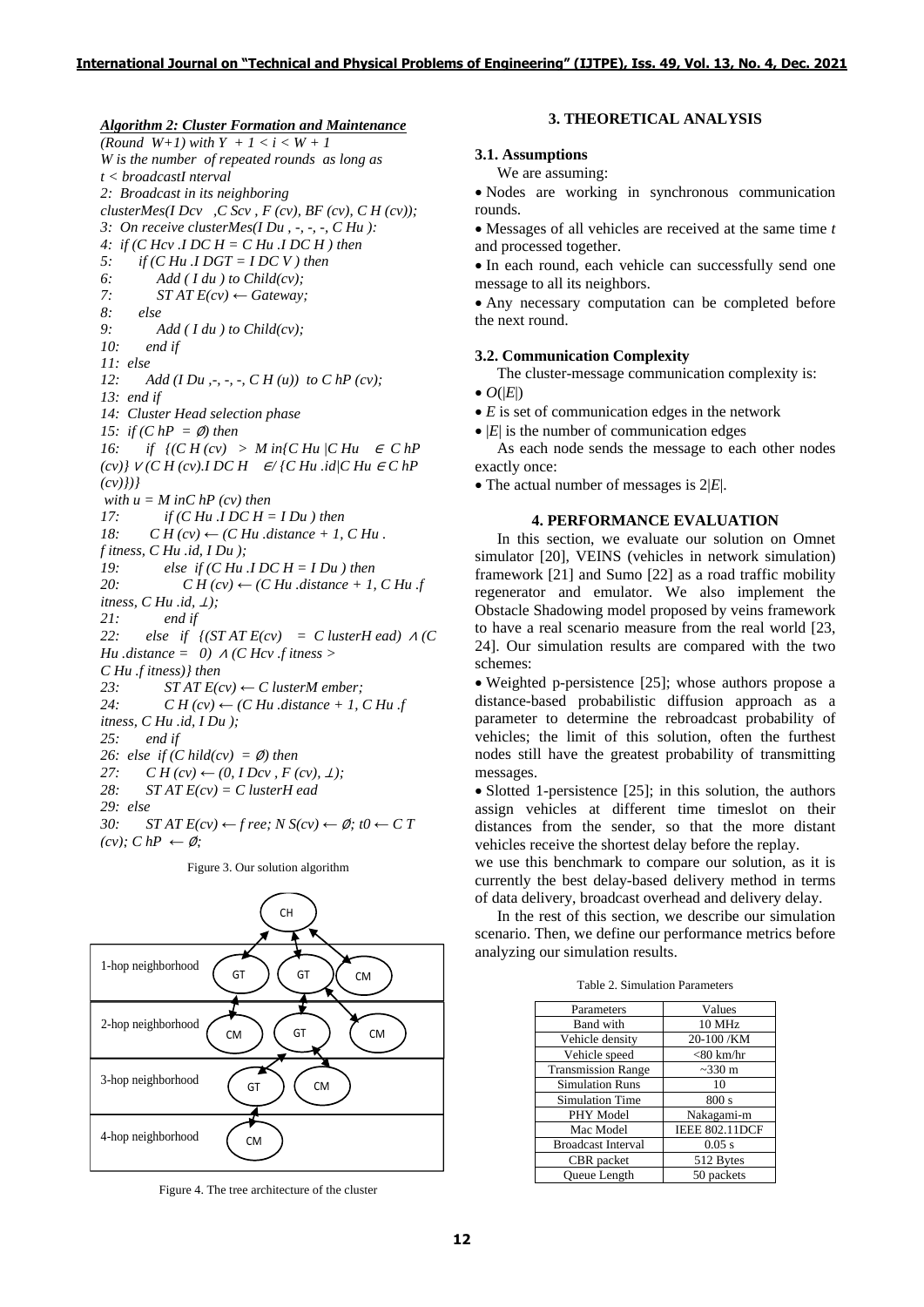### **4.1. Simulation Scenario**

Our simulation scenario is a highway with a length of 5 km. Data messages are exchanged during the simulation between vehicles in both traffic directions. To define the physical layer and the MAC layer, we use the implementation of IEEE 802.11p available in the Veins [21] framework. As shown in the table, we use a bandwidth of 10 MHz, and a bit rate of 6 Mbps at the MAC layer as a default value. The transmission coverage is adapted over a transmission range of around 360 m (suburban environment). The transmission interval is 0.05s and the size of all messages is 100 bytes. For the vehicle density, is framed between 10 and 100 vehicles for each kilometer, which represents a light density increasing over time to reach a high density. For the number of messages, we keep the default value set at 50 messages. The mobility model used in the implementation is the freeway mobility model. The simulation parameters are summarized in Table 2.

#### **4.2. Evaluation of Metrics Performance**

The metrics used to evaluate our scheme performance are given below:

• Average transmission delay: the average time an emitting vehicle of beacon wait before it receives all the neighbor's beacons:

$$
D = \frac{\sum_{i=1}^{n} d_i}{|n|} \tag{4}
$$

where,  $d_i$  is the average end-to-end transmission delay of beacon message of a node and its n neighbors.

• Packet Delivery ratio: the ration of all the packets successfully received to the total sent by a node [28]:

$$
PDR = \frac{\sum \text{Number of packet received}}{\sum \text{Number of packet send}} \tag{5}
$$

• Control packet overhead is the rate of control messages used by the sender to discover the network including the fast and secure path to send data to all neighbors. This is

fast and secure path to send data to all neighbors. This is denoted by O and calculated as follows [29]:  
\n
$$
O = \frac{\left(\sum_{i=1}^{n} rrq_i + \sum_{i=1}^{n} rrt_i\right) \times \text{cpsize}}{\left(\sum_{i=1}^{n} N_i^s \times \text{dpsize}_i\right) + \left(\sum_{i=1}^{n} rrq_i + \sum_{i=1}^{n} rrt_i\right) \times \text{cpsize}} \times 100\% \quad (6)
$$

where, *rrq<sup>i</sup>* is the number of route requests sent by the sender, *rrt<sup>i</sup>* is the number of route request retries done by the sender *cpsize* is the size of the request packet, *dpsize<sup>i</sup>* is the size of the neighbor data packet in the *i*th neighbors,  $N_i^s$  is the number of data packets sent by the *i*th neighbor source and *n* is the number of neighbors.

### **4.3. Simulation Results and Performance Analysis**

Figure 5 illustrates the average transmission delay as a function of network density. For the Slotted 1-persistence scheme, we see that many nodes participate in the transmission by producing a struggle to access the channel. As a result, data collisions easily occur, which will cause more retransmissions and therefore additional transmission delay.

For the weighted p-persistence model and the proposed BDC model, thanks to their architecture based on clustering, the two solutions manage the allocation of bandwidth and concurrent access to the channel. This mechanism can solve the problems of severe channel conflicts and optimize the use of scarce spectral resources, thereby reducing the time required for successful dissemination of a packet between nodes.

Although the 1-slotted 1-persistence model uses a clustering architecture to broadcast messages, it does not take into account the driving directions of vehicles or the size of the clusters when building the cluster network. Comparing the average transmission delay of BDC is the most optimal than that of other protocols. This is due to our protocol's self-stabilization mechanism, retransmission is carefully assigned to previously chosen nodes, thus combating broadcast storm and packet collisions as well as channel access concurrency.



Figure 5. Average transmission delay vs density

As shown in Figure 6, the information coverage is evaluated between three protocols based on vehicle density. We notice in the figure that the information coverage in the network is low at the start of the scenario; this is because there is no stable end-to-end routing path between nodes that can guarantee coordination due to sparse network. With increasing network density, links between vehicles become more stable and information coverage improves. It is concluded that increasing the number of vehicles improves the probability of vehicles to reach each other by ensuring the dissemination links.

However, when the network density reaches a threshold of 60 vehicles/km, information coverage begins to decline. The cause is that in high-density networks, the phenomenon of broadcast storm will become more harmful, thus reducing information coverage. In the weighted p-persistence scheme, the farthest vehicle will forward the packet with the highest probability. However, it is found that the probability of transmission increases linearly with the distance of vehicles in this protocol. So high density causes broadcast storms and will result in more redundant communication.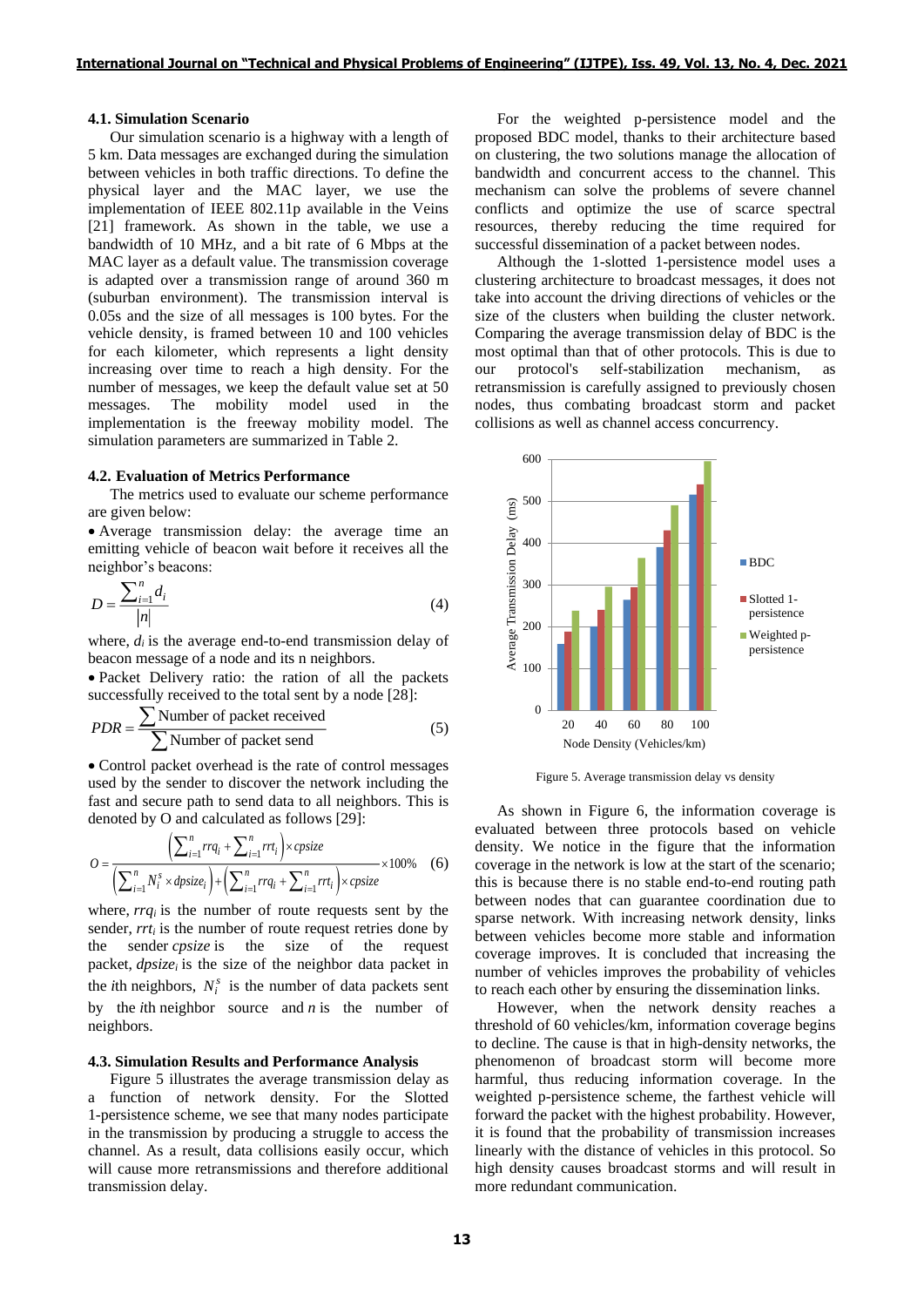On the other hand, the slotted 1-persistence model and our proposed BDC model both use a clustering scheme to organize the hierarchical network, to mitigate channel competition, thereby increasing spectrum feasibility and reducing network overload. Compared to the two solutions, BDC also offers an auto-stability algorithm to manage disconnections and ensure the link between vehicles. Auto-stability also allows for adaptation to traffic density and cluster size balancing, providing the best performance compared to other models.



Figure 6. Information coverage vs density

Figure 7 shows the impact of network density on the packet delivery rate. From the Figure 7, we can see that the increase in the number of nodes affects the packet delivery rate. This is because at the start of the simulation the network is sparse with less overlap between nodes. For light densities, the number of nodes will improve network connectivity and reduce lost packets. Once the network density becomes high, channel access competition will lead to more data collisions, causing data transmission failures.

For the p-weighted persistence solution, being the schema is based on a flat network structure and due to the complicated characteristics of the VANET network, the solution is not efficient in terms of exchange between vehicles. Indeed, the absence of a clustering architecture, unmanaged broadcasting can cause serious collisions due to the lack of coordinator. Comparing with the 1-sloted model and our proposed BDC model, both solutions can ensure stable and durable communication between nodes. As a result, good performance is observed compared to the weighted scheme. In the 1-slotted model, many nodes broadcast the packet almost simultaneously. As a result, serious data collisions are observed, thus easily causing data transmission failure. While our BDC model, we can further reduce the risk of data collision by introducing the self-stability mechanism, designating a few nodes in advance to participate in the transmission.



Figure 7. Packet delivery ratio vs density

#### **5. CONCLUSION**

In this contribution, we have addressed the problem of data sharing delay, packet loss as well as data availability in the vehicular environment. This scheme is based on a combination of the beacon delay, the speed as well as the distance between vehicles as a metric and the selfstability mechanism. This approach allows us to improve the stability of the clusters and consequently reduce the dissemination time, reduce the packet collision and finally extend the data coverage.

However, there are also some limitations in our work, which can be summarized as follows:

1) For data sharing applications, the cluster head is the central element in the architecture, which can cause additional time of data fusion and aggregation.

2) In this work, we share data for vehicles of all directions, which means that direction is not taking into account to build clusters.

In conclusion, the efficiency of our approach is justified by the optimization of the retransmission for each hop thus minimizing the duplication of messages and collisions.

### **REFERENCES**

[1] O. Tonguz, W. Viriyasitavat, "Cars as roadside units: a self organizing network solution", IEEE Communications Magazine, vol. 51, pp. 112-120, December 2013.

[2] J.B. Kenney, "Dedicated short-range communications (DSRC) standards in the United States", IEEE Trans. Emerg. Sel. Topics Power Electron, vol. 99, no. 7, pp. 1162-1182, Jul. 2011.

[3] E.E. TR, "Intelligent Transport Systems (ITS); Cooperative ITS (C-ITS): Release 1, Technical Report Ver 1.1. 1", European Telecommunications Standards Institute, vol. 5, no. 23, p. 21, 2013.

[4] L. Liu, C. Chen, T. Qiu, M. Zhang, S. Li, B. Zhou, "A data dissemination scheme based on clustering and probabilistic broadcasting in VANETs", Vehicular Communications, no. 13, pp. 78-88, 2018.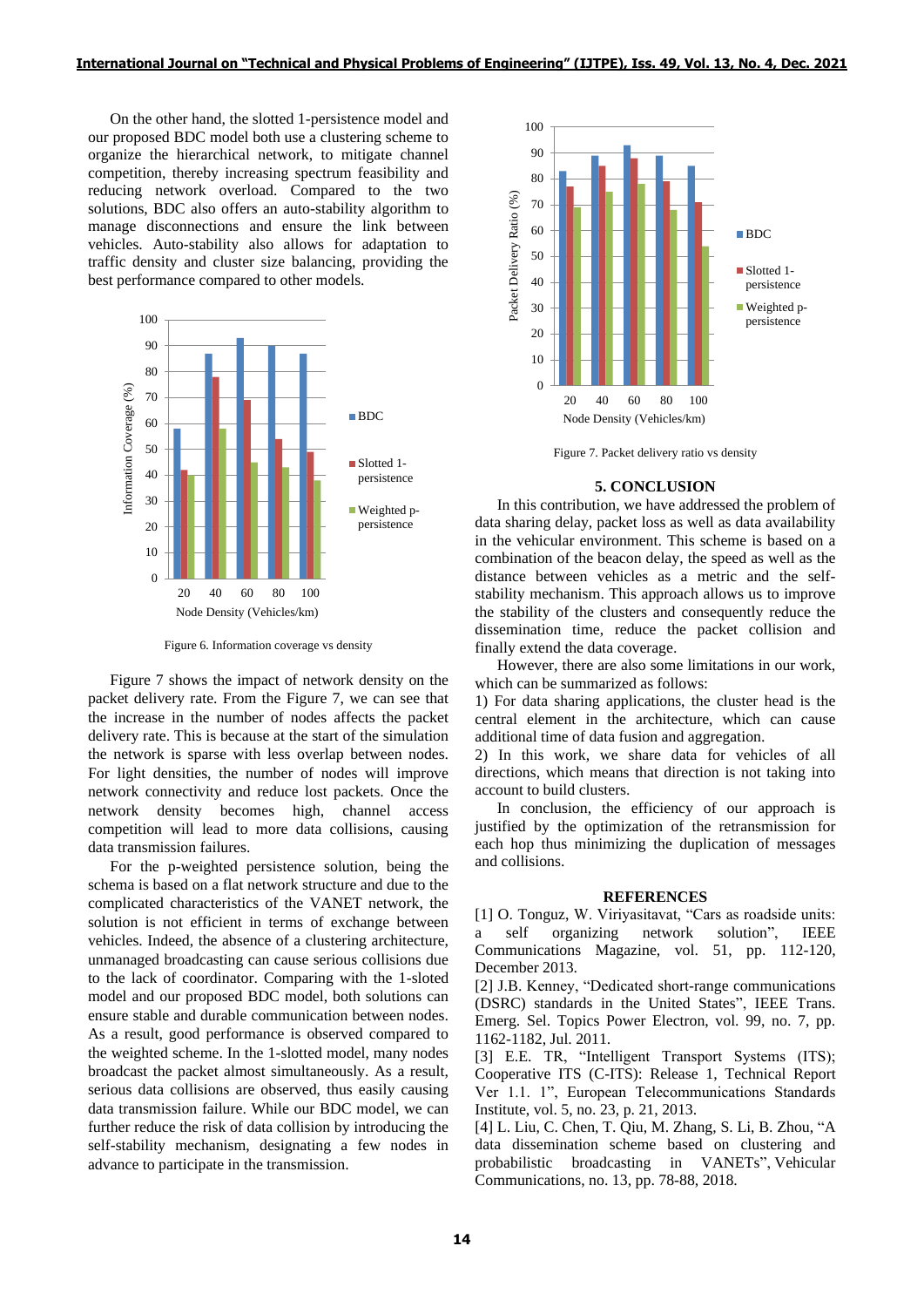[5] R. Akamatsu, M. Suzuki, T. Okamoto, K. Hara, H. Shigeno, "Adaptive delay-based GEOCAST protocol for data dissemination in urban VANET", IEEE 17th International Conference on Mobile Computing and Ubiquitous Networking (ICMU), pp. 141-146, 2014.

[6] P. Salvo, M. De Felice, A. BAIOCCHI, F. Cuomo, I. Rubin, "Timer-based distributed dissemination protocols for VANETs and their interaction with MAC layer", IEEE 77th Vehicular Technology Conference (VTC Spring), pp. 1-6, 2013.

[7] A. Dua, N. Kumar, S. Bawa, "QoS-aware data dissemination for dense urban regions in vehicular ad hoc networks", Mobile Networks and Applications, vol. 20, no. 6, 773-780, 2015.

[8] O.A. Wahab, H. Otrok, A. Mourad, "VANET QoS-OLSR: QoS-based clustering protocol for vehicular ad hoc networks", Computer Communications, vol. 36, no. 13, pp. 1422-1435, 2013.

[9] N. Wisitpongphan, O. K. Tonguz, J.S. Parikh, P. Mudalige, F. Bai, V. Sadekar, "Broadcast storm mitigation techniques in vehicular ad hoc networks", IEEE Wireless Communications, vol. 14, no. 6, pp. 84-94, 2007.

[10] S. Panichpapiboon, L. Cheng, "Irresponsible forwarding under real intervehicle spacing distributions", IEEE Transactions on Vehicular Technology, vol. 62, no. 5, pp. 2264-2272, 2013.

[11] S. Panichpapiboon, L. Cheng, "Irresponsible forwarding under real intervehicle spacing distributions", IEEE Transactions on Vehicular Technology, vol. 62, no. 5, pp. 2264-2272, 2013.

[12] A. Mostafa, A.M. Vegni, D.P. Agrawal, "A probabilistic routing by using multi-hop retransmission forecast with packet collision-aware constraints in vehicular networks", Ad Hoc Networks, vol. 14, pp. 118- 129, 2014.

[13] R.S. Schwartz, R.R. Barbosa, N. Meratnia, G. Heijenk, H.A. Scholten, "A directional data dissemination protocol for vehicular environments", Computer Communications, vol. 34, no. 17, pp. 2057-2071, 2011.

[14] C. Liu, C. Chigan, "RPB-MD: Providing robust message dissemination for vehicular ad hoc networks", Ad Hoc Networks, vol. 10, no. 3, pp. 497- 511, 2012.

[15] A. Mondal, S. Mitra, "Secure data dissemination in VANET-a pull based approach", IEEE International Conference on Communication, Networks and Satellite (COMNESTAT), pp. 60-67, 2015.

[16] S. Bai, Z. Huang, D. Kwak, S. Lee, H. Oh, J. Jung, "Vehicular multi-hop broadcasting protocol for safety message dissemination in VANETs", IEEE 70th Vehicular Technology Conference Fall, pp. 1-5, 2009.

[17] L. Zhang, D. Gao, S. Gao, V.C. Leung, "Smartgeocast: Dynamic abnormal traffic information dissemination to multiple regions in VANET", IEEE 9th International Wireless Communications and Mobile Computing Conference (IWCMC), pp. 1750-1755, 2013.

[18] J.P. Singh, R.S. Bali, "A hybrid backbone based clustering algorithm for vehicular ad-hoc networks", Procedia Computer Science, vol. 46, pp. 1005-1013, 2015.

[19] D. Jin, F. Shi, J. Song, "Cluster based emergency message dissemination scheme for vehicular ad hoc networks", The 9th International Conference on Ubiquitous Information Management and Communication, pp. 1-8, 2015.

[20] S.G. Gupta, M.M. Ghonge, P.D. Thakare, P.M. Jawandhiya, "Open-source network simulation tools: An overview", International Journal of Advanced Research in Computer Engineering & Technology (IJARCET), vol. 2, no. 4, pp. 1629-1635, 2013.

[21] C. Sommer, R. German, F. Dressler, "Bidirectionally coupled network and road traffic simulation for improved IVC analysis", IEEE Transactions on Mobile Computing, vol. 10, no. 1, pp. 3-15, 2010.

[22] M. Behrisch, L. Bieker, J. Erdmann, D. Krajzewicz, "SUMO-simulation of urban mobility: an overview", The Third International Conference on Advances in System Simulation, ThinkMind (SIMUL 2011), 2011.

[23] C. Sommer, D. Eckhoff, R. German, F. Dressler, "A computationally inexpensive empirical model of IEEE 802.11 p radio shadowing in urban environments", IEEE Eighth International Conference on Wireless on-Demand Network Systems and Services, pp. 84-90, 2011.

[24] C. Sommer, D. Eckhoff, F. Dressler, "IVC in cities: Signal attenuation by buildings and how parked cars can improve the situation", IEEE Transactions on Mobile Computing, vol. 13, no. 8, pp. 1733-1745, 2013.

[25] N. Wisitpongphan, O.K. Tonguz, J.S. Parikh, P. Mudalige, F. Bai, V. Sadekar, "Broadcast storm mitigation techniques in vehicular ad hoc networks", IEEE Wireless Communications, vol. 14, no. 6, pp. 84-94, 2007.

[26] S. Ouahou, S. Bah, Z. Bakkoury, A. Hafid, "Dynamic clustering algorithm based on beacon delay", IEEE 11th International Conference on Intelligent Systems: Theories & Applications (SITA), pp. 1-6, 2016.

[27] S. Ouahou, S. Bah, Z. Bakkoury, A. Hafid, "Multihop Clustering Solution Based on Beacon Delay for Vehicular Ad-Hoc Networks", International Symposium on Ubiquitous Networking, pp. 357-367, Springer, Cham, 2017.

[28] N. Jiang, Y.Z. He, L. Guo, "Heuristic algorithm based traffic classified routing algorithm in distributed satellite cluster network", Applied Mechanics and Materials, vol. 738, pp. 1150-1159, Trans Tech Publications Ltd, 2015.

[29] J. Sucec, I. Marsic, "Hierarchical routing overhead in mobile ad hoc networks", IEEE Transactions on Mobile Computing, vol. 3, no. 1, pp. 46-56, 2004.

[30] N.B. Karimi, S.N. Razavi, H.S. Aghdasi, "Distributed Clustering in Wireless Sensor Networks Using a Game Theoretical Approach", International Journal on Technical and Physical Problems of Engineering (IJTPE), Issue 18, vol. 6, no. 1, pp. 1-8, March 2014.

[31] M.A. Balafar, "Improving Clustering Results using Re-Evaluation of Boundary Data", International Journal on Technical and Physical Problems of Engineering (IJTPE), Issue 14, vol. 5, no. 1, pp. 103-107, March 2013.